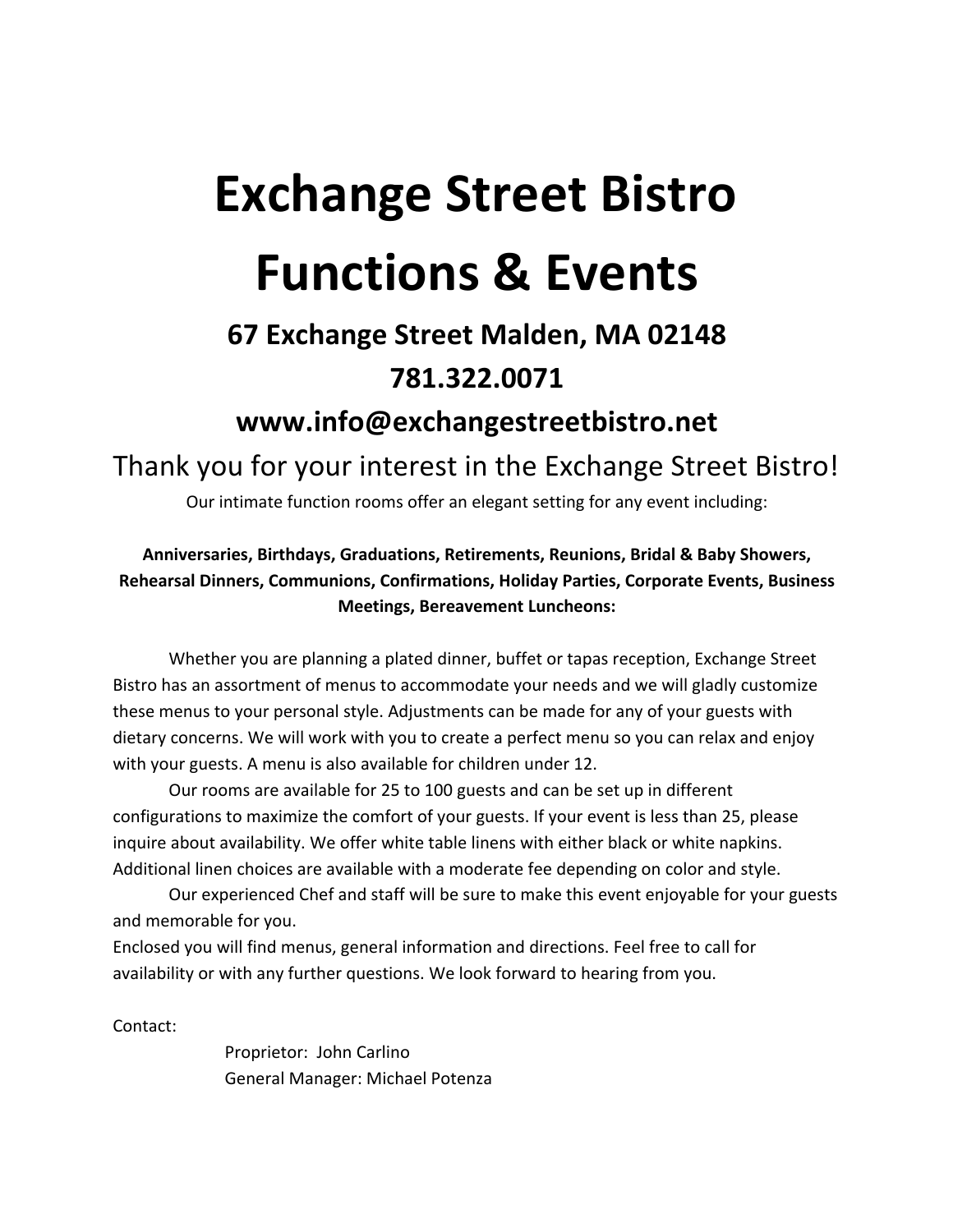#### **General Information**

#### **Room Fee**

There will be a \$100.00 set up charge for the use of the function rooms. This fee is non-refundable and will be required when reserving the room. All major credit cards and personal checks are accepted.

#### **Parking**

Parking at the Central Business District Garage (CBD) is free with validation at our hostess station or through your server. The garage is located on the opposite side of Exchange Street. The entrance is located on Centre St.

#### **Handicap Access**

Full access to all dining rooms and restrooms.

#### **Decorations**

The restaurant does not permit any signs or banners to be taped or tacked to the walls or light fixtures. **Glitter and/or confetti are also not permitted.** Centerpieces and balloons are permitted. If materials are to be brought into the restaurant prior to the function, please label the package with your name, date, and time of your event. Please notify your function coordinator of the anticipated arrival.

#### **Children's Menu**

Children under the age of 12 will be half priced for all buffets. A children friendly menu is available.

#### **Menu Finalization**

The finalization of all function menus must be completed ten to fourteen days prior to your event. The function coordinator that you are working with will contact you. Please feel free to contact us with any questions, concerns or finalizations prior to our phone call.

#### **Guest Count**

The final count of guests attending must be received by your coordinator 5 days prior to your function. Once this number is provided, it is not subject to reduction should less attend. If no guarantee is received, the original number at the time of reserving the room will be used. (Booking 70 to 100 guests is a guaranty of both rooms. If your guest count falls below 70, you will be charged for 70 guests)

#### **Gratuity & Prices**

The prices listed do not include meals tax or gratuity. A 7% meals tax and 20% service fee will be added to the final bill.

#### **Billing**

Payment shall be made at the conclusion of your event with either cash or credit card. No personal checks will be accepted.

#### **\*Prices are subject to change without notice\***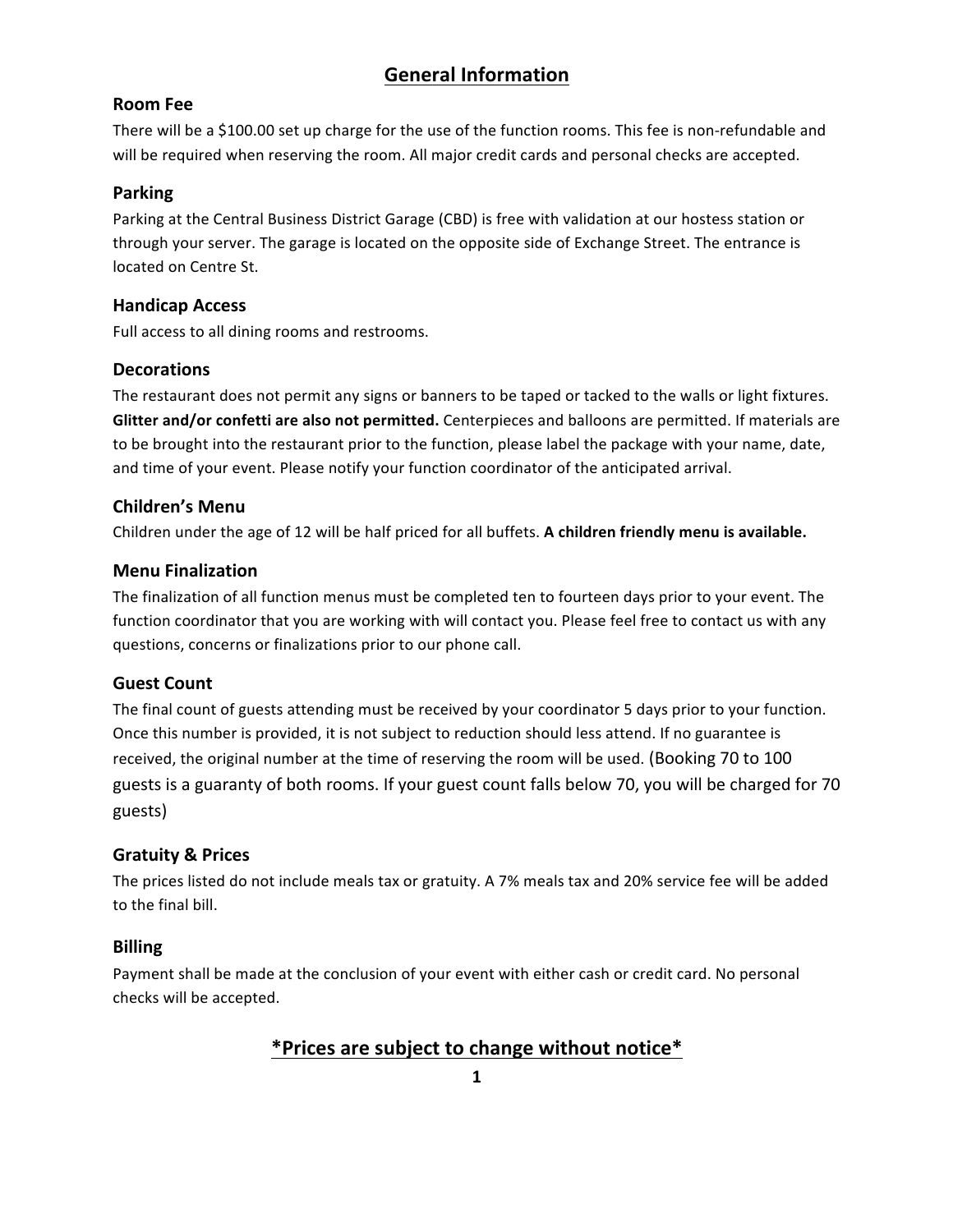#### **Plated Dinner**

#### **\$29.00 Per Guest**

#### Served with Fresh Baked Dinner Rolls & Freshly Brewed Coffee & Tea

#### **Salad** (choice of one)

Bistro Salad. . . . . Mixed Greens, Cherry Tomatoes, Cucumber, Onions & Balsamic Dressing Caesar Salad. . . . . Romaine Hearts, Parmesan, House Croutons Greek Salad. . . . Romaine Hearts, Grape tomatoes, Red Onion, Feta, Olives, Greek Dressing

#### **Entrée** (choice of three)

| <b>Brick Chicken</b>   | Chicken Cordon Bleu            | Chicken Marsala      |
|------------------------|--------------------------------|----------------------|
| <b>Stuffed Haddock</b> | <b>Grilled Salmon Filet</b>    | N.Y Sirloin          |
| Eggplant Napoleon      | <b>Blackened Cajun Chicken</b> | Shrimp Linguine      |
| (Pasta as only side)   | (Pasta as only side)           | (Pasta as only side) |

#### **Sides** (choice of two)

| Vegetables:                         | Starches:                                                       |
|-------------------------------------|-----------------------------------------------------------------|
| Honey Glazed Baby Carrots           | <b>Roasted Fingerling Potatoes</b>                              |
| Sautéed Broccolini                  | <b>Garlic Mashed Potatoes</b>                                   |
| Zucchini & Summer Squash            | <b>Sweet Potato Gnocchi</b>                                     |
| <b>Green Beans</b>                  | Parmesan & Herb Risotto                                         |
| Sautéed Garlic Spinach              | <b>Baby Red Bliss Potatoes</b>                                  |
| Premium Choices (Add \$5 per guest) |                                                                 |
| <b>Baked Stuffed Lobster</b>        |                                                                 |
| <b>Grilled Filet Mignon</b>         |                                                                 |
| Petite Filet & Stuffed Shrimp       |                                                                 |
| <b>Desserts</b>                     |                                                                 |
| *Mini Pastries Included*            |                                                                 |
|                                     |                                                                 |
|                                     |                                                                 |
| <b>Additions</b>                    |                                                                 |
|                                     | Domestic & Imported Cheese & Fruit Display. Sm/Lg \$80.00/\$130 |
|                                     |                                                                 |
|                                     |                                                                 |
|                                     |                                                                 |
|                                     |                                                                 |
|                                     |                                                                 |
|                                     |                                                                 |
|                                     |                                                                 |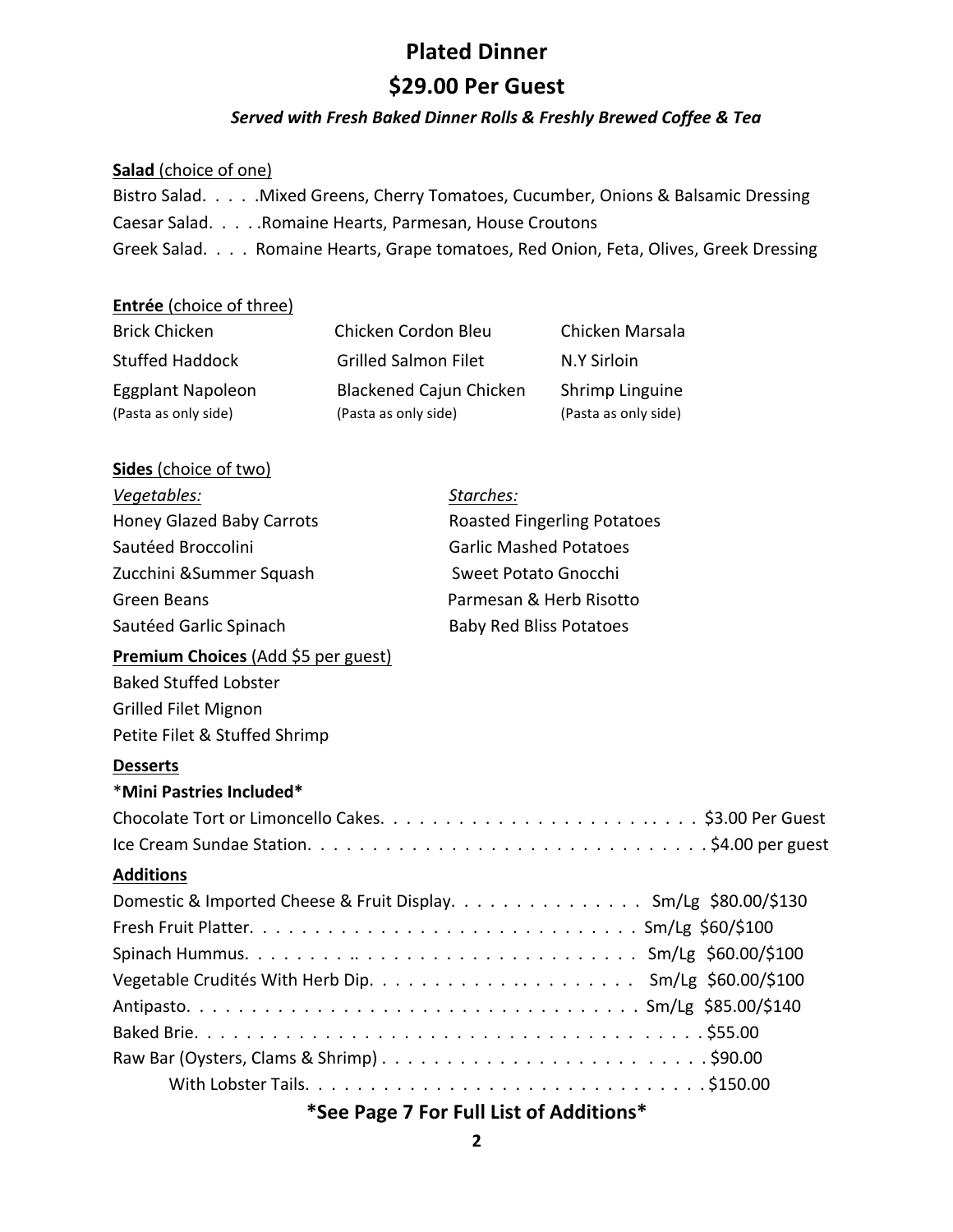### **Savory Buffet**

### **\$26 Per Guest**

#### Served with Fresh Baked Dinner Rolls & Freshly Brewed Coffee & Tea

(25 guest minimum)

#### **Salad** (choice of one)

Bistro Salad. . . . Mixed Greens, Cherry Tomatoes, Cucumbers, Onions & Balsamic Dressing Caesar Salad. . . . Romaine Hearts, Parmesan, House Croutons

#### **Entrées** (choice of three)

| <b>Baked Haddock</b> | Shrimp Scampi w/ Pasta      | Chicken Parmesan               |
|----------------------|-----------------------------|--------------------------------|
| Glazed Salmon        | Roast Beef w/ Au Jus        | <b>Blackened Cajun Chicken</b> |
| Eggplant Lasagna     | Chicken, Broccoli & Alfredo | Sausage, Peppers & Onions      |
| Chicken Saltimbocca  | <b>Stuffed Chicken</b>      | Baked Lobster Mac & Cheese     |
|                      |                             | (Add \$5 per guest)            |

#### **Side Dish (Chose One)**

Roasted Potato & Vegetables Penne with Pomodoro Sauce Baked Macaroni & Cheese (Add \$1.75 per guest) Baked Penne with Three Cheese Pomodoro (Add \$1.75 per guest)

#### **Desserts**

#### **\*Mini Pastries Included\***

#### **Additions**

| Domestic & Imported Cheese & Fruit Display. Sm/Lg \$80.00/\$130 |
|-----------------------------------------------------------------|
|                                                                 |
|                                                                 |
|                                                                 |
|                                                                 |
|                                                                 |
|                                                                 |
|                                                                 |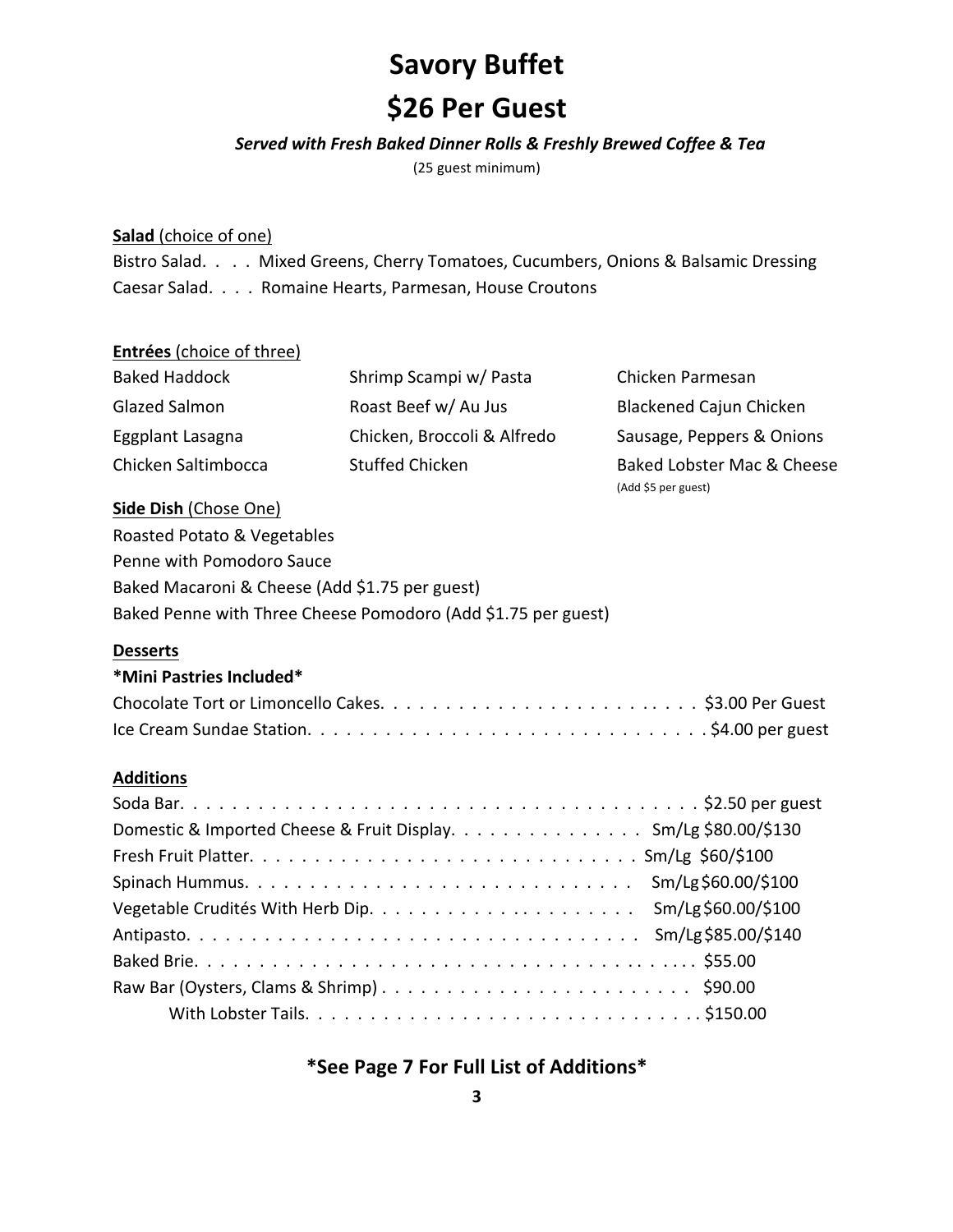### **Tapas Reception**

### **\$18 Per Guest**

(25 guest minimum)

### Choice of Five

Margherita Pizza Arancini **Bistro Wings Broccoli Rabe Spring Roll** Bruschetta with Tomato, Basil, Onion & Goat Cheese Tandoori Steak Skewers Crab & Corn Fritters w/ Chipotle Aioli **Meatball Slider** Chicken Pesto Skewer Pulled Pork Slider Coconut Shrimp Crab Stuffed Mushroom

#### **Additions**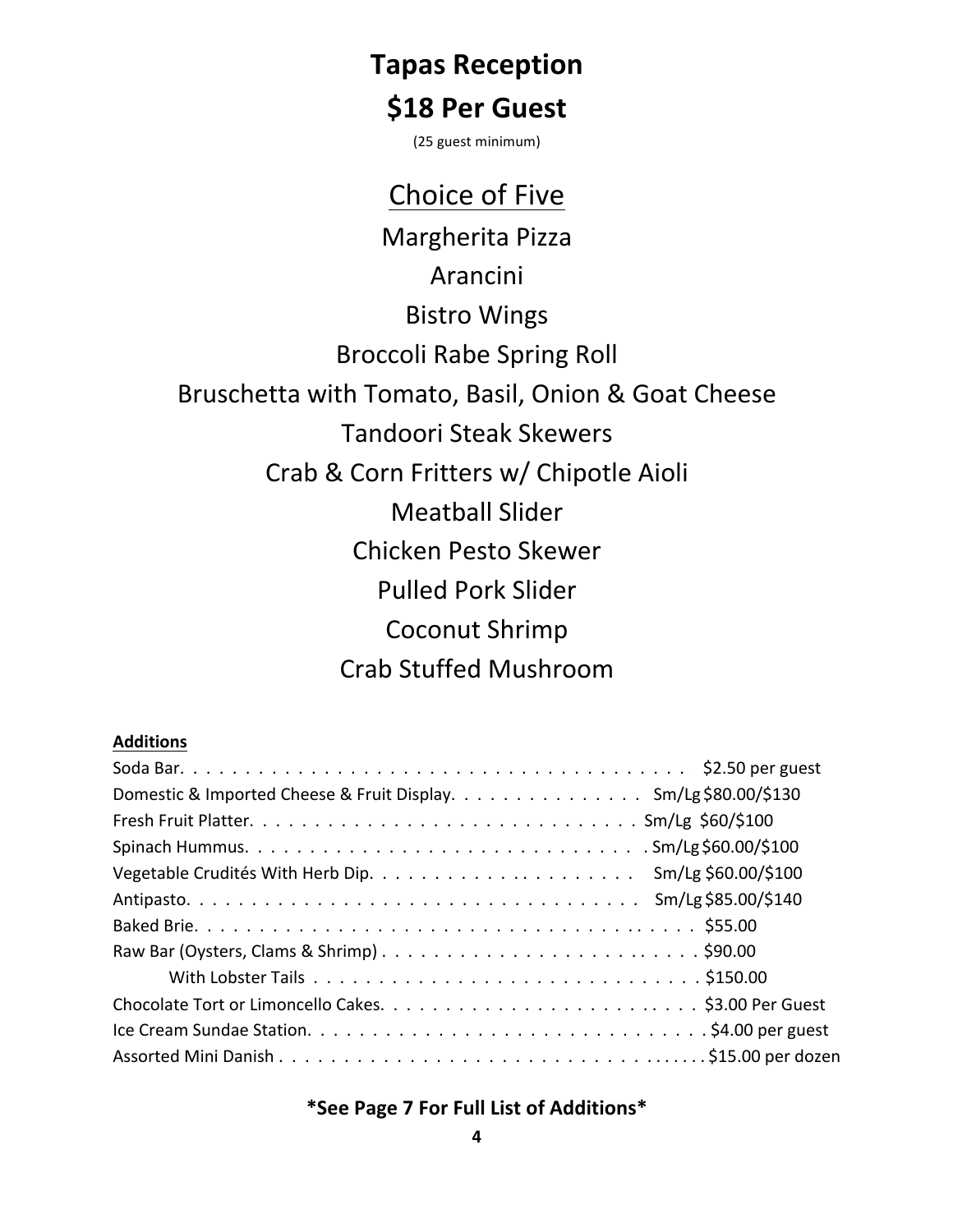### **Deli Luncheon Buffet**

### **\$18 per guest**

(25 guest minimum)

| <b>Salad</b> (choice of one)                                                          |
|---------------------------------------------------------------------------------------|
| Bistro Salad. Mixed Greens, Cherry Tomatoes, Cucumber, Onions & Balsamic Dressing     |
| Caesar Salad. Romaine Hearts, parmesan, house croutons                                |
|                                                                                       |
| Potato Salad                                                                          |
| Pasta Salad                                                                           |
| <b>Sandwiches</b> (choice of four)                                                    |
| Roast Beef Rollup. arugula, tomato, horseradish mayo & boursin cheese                 |
|                                                                                       |
|                                                                                       |
|                                                                                       |
| Mozzarella & Tomato Sandwich. fresh basil & balsamic vinegar                          |
| Chicken Parmesan Slider. fried chicken breast, pomodoro sauce, fresh mozzarella       |
| Italian. prosciutto, salami, capi cola, provolone, lettuce, tomato & Italian dressing |
| Mediterranean. artichokes, roasted red bell pepper, cucumbers, feta, spinach hummus   |
| Chicken Caesar Wrap. Grilled Chicken, romaine hearts, caesar dressing                 |
|                                                                                       |
| <b>Add Pasta Dish</b>                                                                 |
|                                                                                       |
|                                                                                       |
|                                                                                       |
|                                                                                       |
| <b>Additions</b>                                                                      |
| $\zeta$<br>$C = A - D = r$                                                            |

| Domestic & Imported Cheese & Fruit DisplaySm/Lg \$80.00/\$130 |
|---------------------------------------------------------------|
|                                                               |
|                                                               |
|                                                               |
|                                                               |
|                                                               |
|                                                               |
|                                                               |
|                                                               |
|                                                               |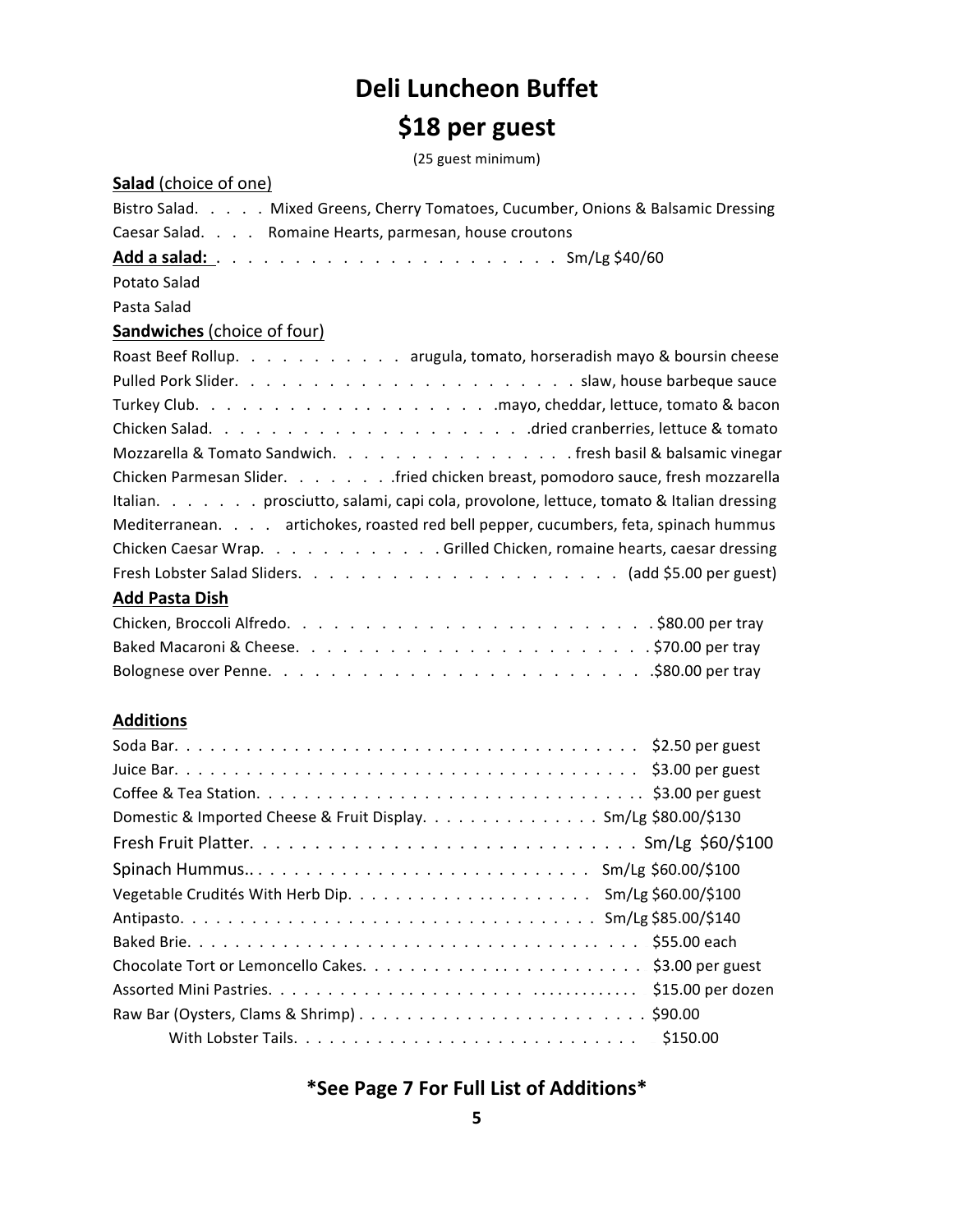# **Buffet Brunch**

### \$18 per guest

(25 guest minimum) Available Saturday & Sunday 11am to 3pm

#### **Starter**

#### Complimentary House Made Corn Bread & Freshly Brewed Coffee & Tea

#### Entreés (choice of three)

| *Home fries included* |
|-----------------------|

#### **Additions**

| Domestic & Imported Cheese & Fruit Display. Sm/Lg \$80.00/\$130 |
|-----------------------------------------------------------------|
|                                                                 |
|                                                                 |
|                                                                 |
|                                                                 |
|                                                                 |
|                                                                 |
|                                                                 |
|                                                                 |
|                                                                 |

### \*See Page 7 For Full List of Additions\*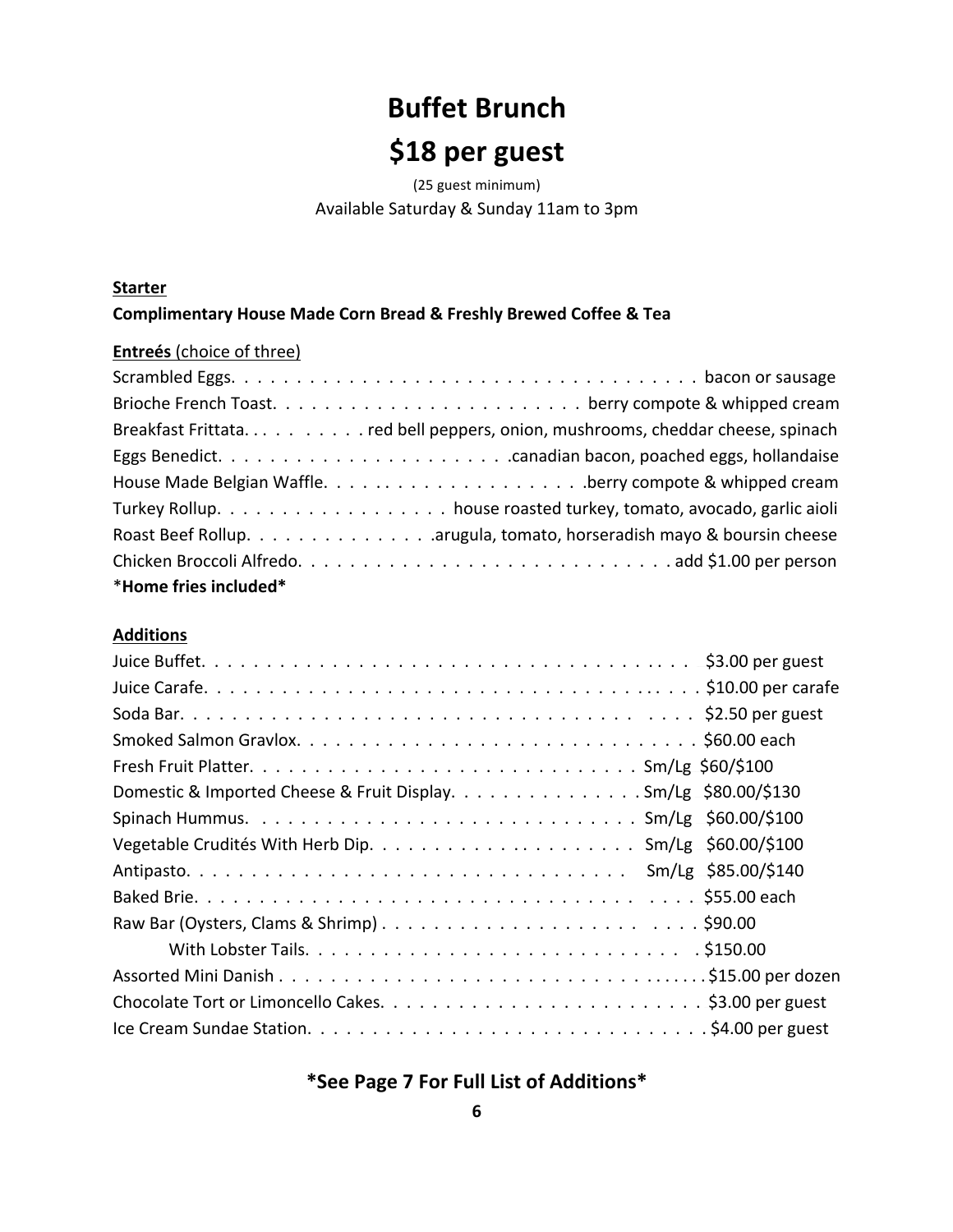### **Menu Additions**

#### **Hors D'oeuvres**

#### **Reception Displays**

| Domestic & Imported Cheese & Fruit Display. Sm/Lrg \$80.00/\$130.00 |
|---------------------------------------------------------------------|
|                                                                     |
|                                                                     |
|                                                                     |
|                                                                     |
|                                                                     |
|                                                                     |
|                                                                     |
|                                                                     |
|                                                                     |
|                                                                     |
|                                                                     |
|                                                                     |

#### **Pasta Selections**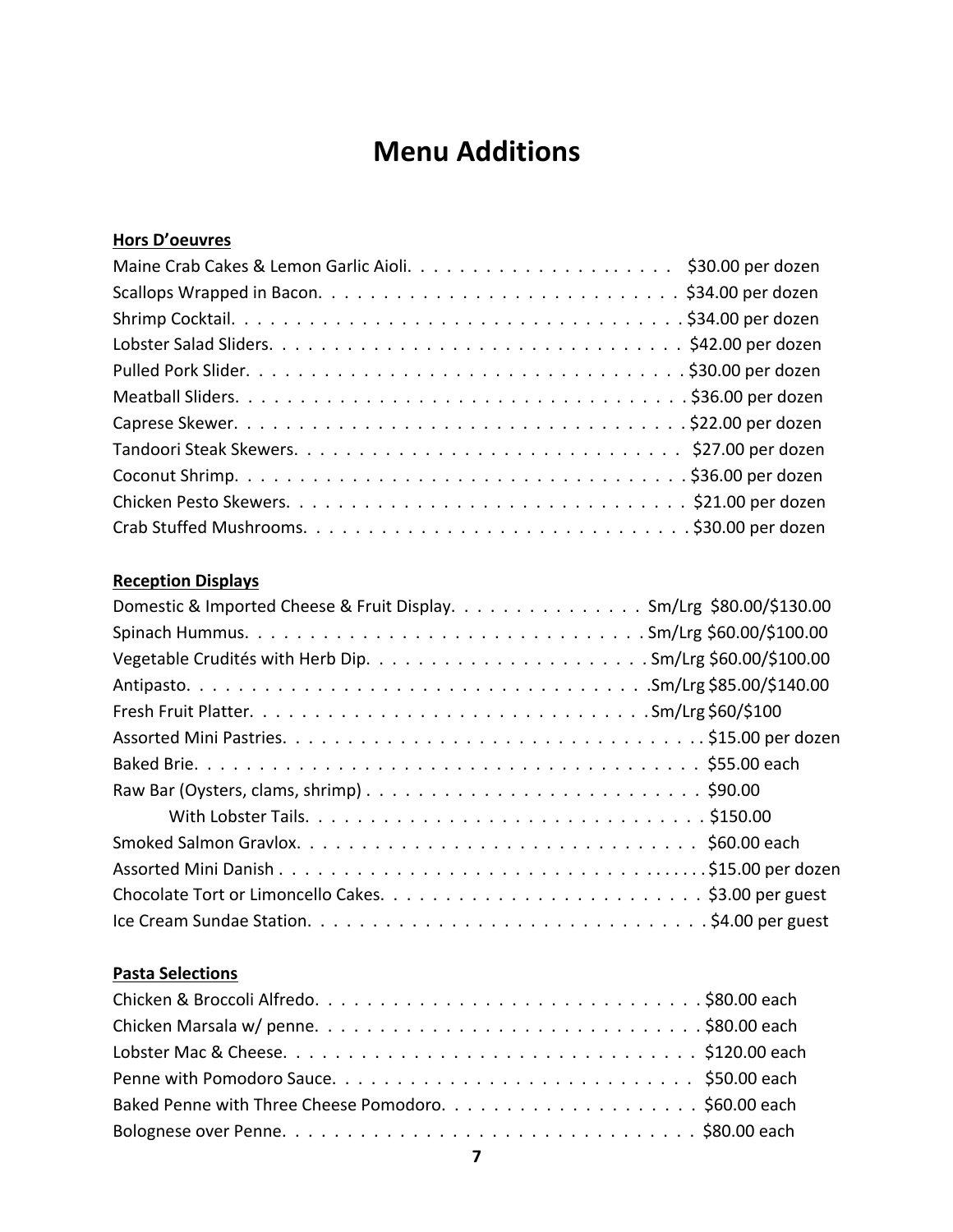# **Beverage Selections**

### **From The Bar**

Wine by the bottle (house red & white)  $\dots \dots \dots \dots \dots \dots$  \$18.00 per bottle **Review our extensive wine list for more options** Imported & Domestic Beer Station. . . . . . . . . . . . . Price based on consumption Sangria Bowl Available in Red or White. . . . . . . . . . . . . . . . . ..\$175.00 each Mimosa Bowl . . . . . . . . . . . . . . . . . . . . . . . . . . . . . . . . . . . ..\$125.00 each Bloody Mary Station.  $\dots$ .... (Please speak with your function coordinator) Champagne Toast. . . . . . . . . . . . . . . . . . . . . . . . . . . . . . . .\$3.00 per guest With Strawberry.  $\dots \dots \dots \dots \dots \dots \dots \dots \cdot$ \$4.00 per guest

\***Ask about our specialty martini cocktail bowls\***

### **Non Alcoholic**

| Juice Carafe (Orange, Cranberry or Pineapple Juice) \$10.00 each |
|------------------------------------------------------------------|
|                                                                  |
|                                                                  |

**\***Bottled Still & Sparkling Waters Available Upon Request\*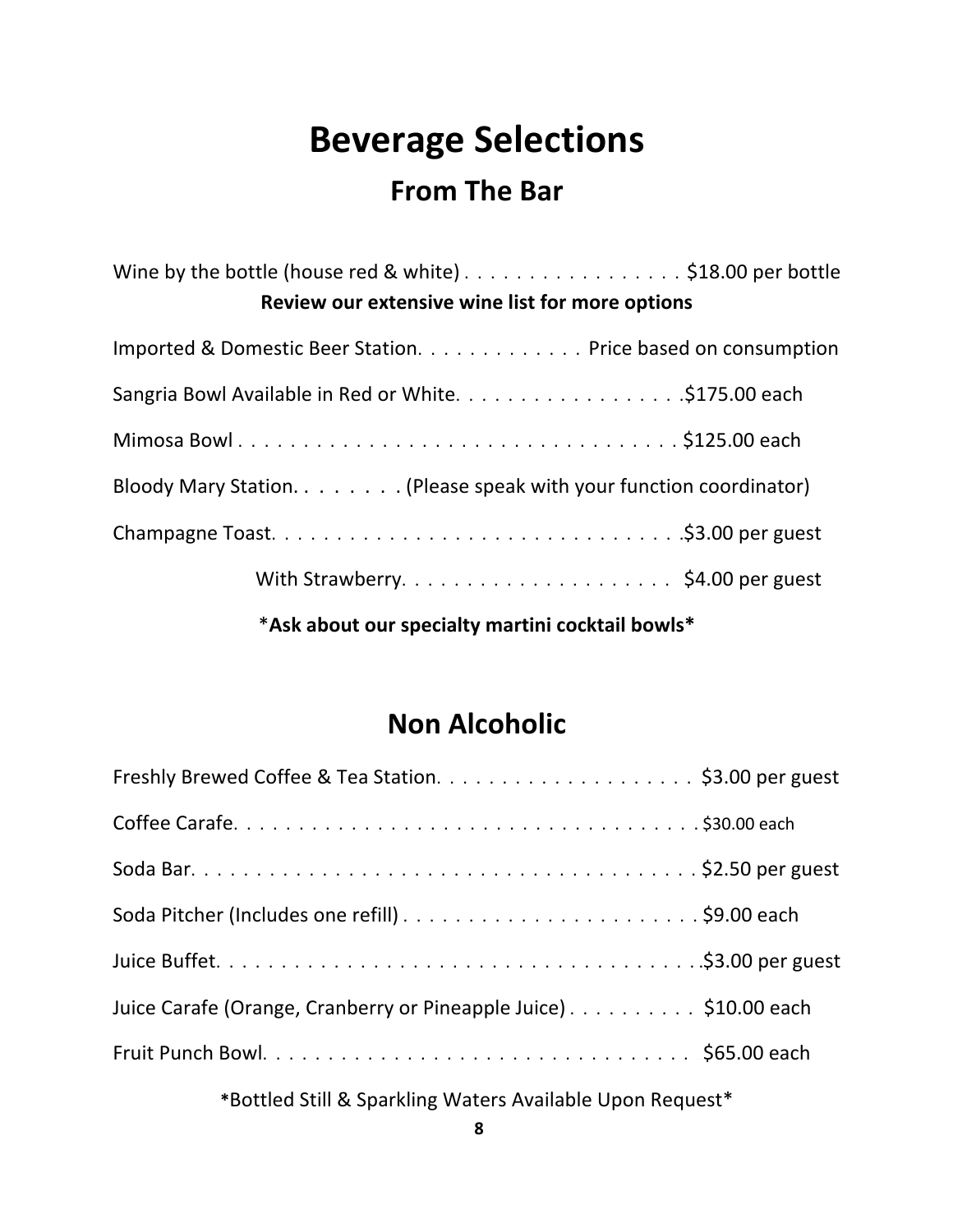### **Bereavement Luncheon \$20 per guest**

#### **Salad** (choice of one)

Bistro Salad. . . . . Mixed Greens, Cherry Tomatoes, Cucumber, Onions & Balsamic Dressing Caesar Salad. . . . . Romaine Hearts, Parmesan, House croutons Served with Fresh Baked Dinner Rolls & Freshly Brewed Coffee & Tea

#### **Entrées** (choice of two)

| <b>Baked Haddock</b> | Shrimp Scampi             | Chicken Parmesan               |
|----------------------|---------------------------|--------------------------------|
| <b>Glazed Salmon</b> | Roast Beef w/ Au Jus      | <b>Blackened Cajun Chicken</b> |
| Eggplant Lasagna     | Chicken, Broccoli Alfredo | Sausage, Peppers & Onions      |
| Chicken Saltimbocca  | <b>Stuffed Chicken</b>    | Baked Lobster Mac & Cheese     |
|                      |                           | (Add \$5.00 per guest)         |

#### **\*Choice of three entrées \$24 per guest\***

**Side Dish** (choice of one) Roasted Potatoes & Vegetables Penne with Pomodoro Sauce Macaroni & Cheese (Add \$3.00 per guest) Baked Penne with Three Cheese Pomodoro (Add \$3.00 per guest)

#### **\*Assorted Mini Pastries included\***

#### **Additions**